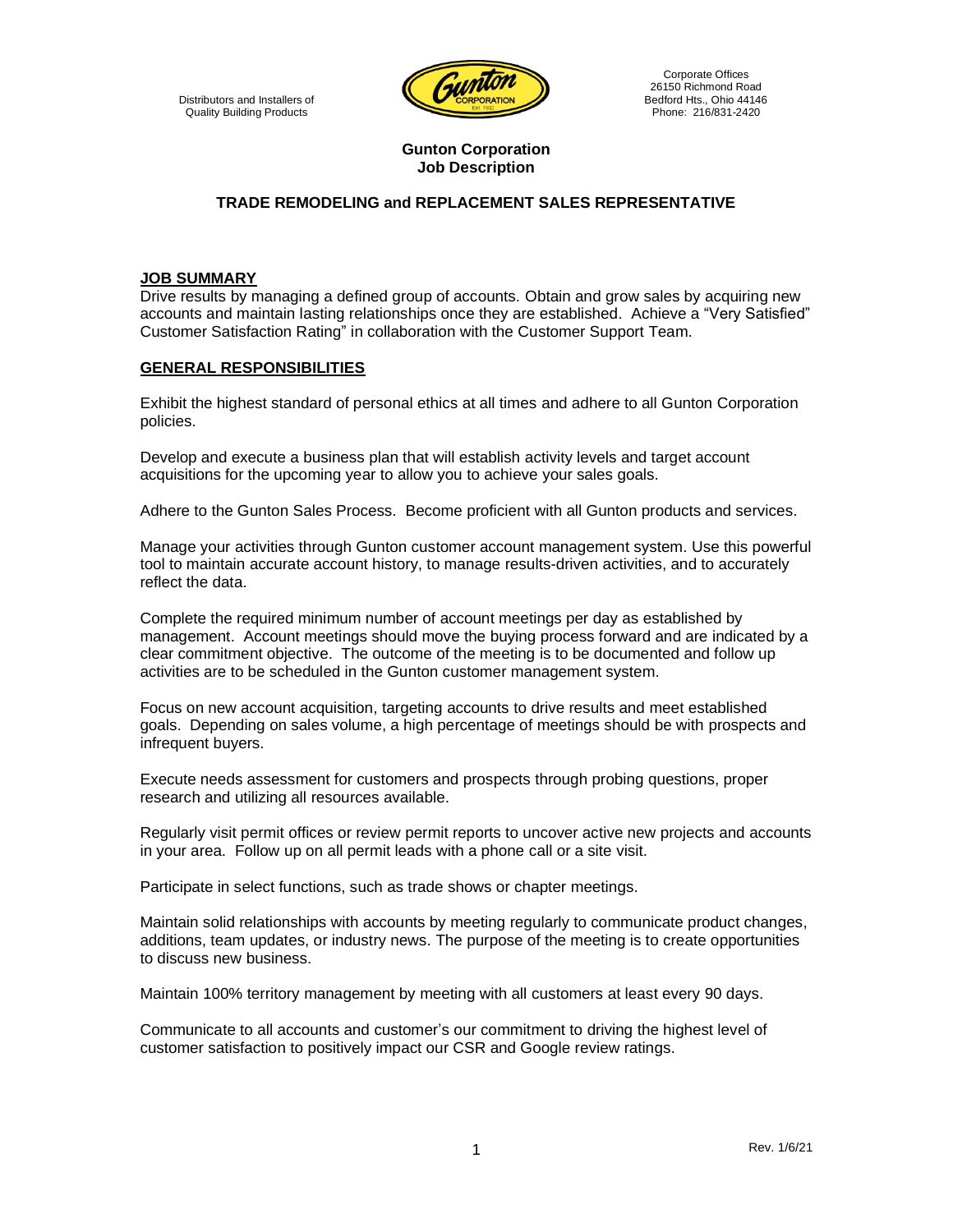

Corporate Offices 26150 Richmond Road Bedford Hts., Ohio 44146 Phone: 216/831-2420

### **Gunton Corporation Job Description**

## **TRADE REMODELING and REPLACEMENT SALES REPRESENTATIVE**

Handle all customer and prospect requests in a timely and professional manner and use your team to resolve any challenges to ensure a customer will purchase again and provide new referrals.

Understand how Pella products and Gunton services create a value proposition to exploit the competition's weaknesses. This requires an intimate knowledge of our competitors' products, supplier capabilities, sales personnel, and process.

Commit to continuous education to keep current with our products and services and develop your professional skills.

Complete take-offs when applicable. Develop window and door solutions to satisfy prospects' and customers' needs.

Work with Inside Sales Representatives to ensure timely, accurate quoting and ordering of product.

Adhere to the established company discount goals.

Provide showroom coverage for specific hours as defined by divisional management.

Outfit and maintain a fully merchandised vehicle, per management guidelines. Sales tools must be carried at all times.

Perform additional responsibilities assigned by your manager

### **REPORTING RELATIONSHIP**

Reports to Area Sales Manager or Segment Manager, depending on divisional structure

### **SUCCESS FACTORS**

Customer-focused

Team-focused

Strong negotiating and closing skills

Process-driven

Results-oriented

Excellent interpersonal skills

Strong verbal and written communication skills

Outstanding organizational and time management skills that allows multitasking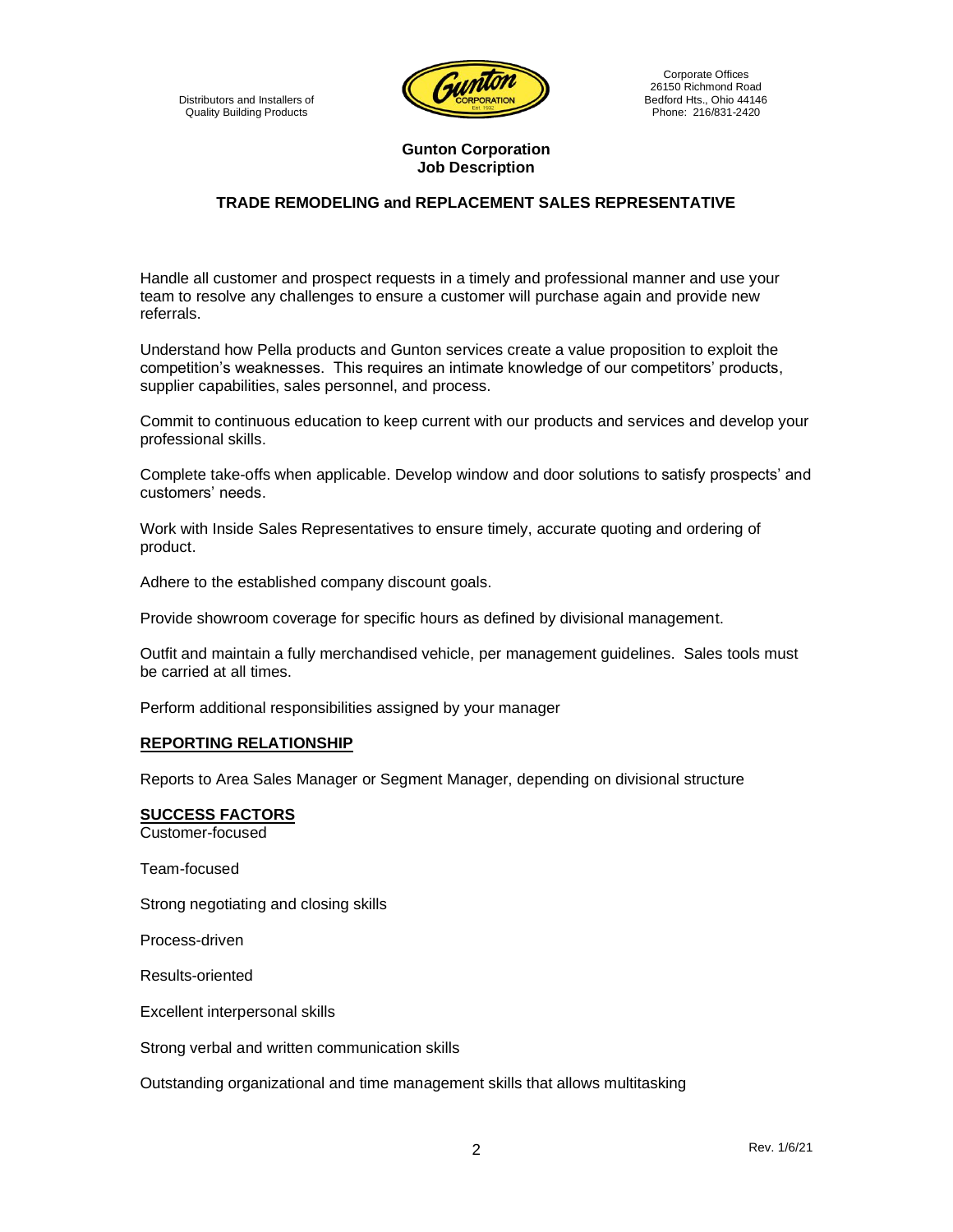

Corporate Offices 26150 Richmond Road Bedford Hts., Ohio 44146 Phone: 216/831-2420

### **Gunton Corporation Job Description**

## **TRADE REMODELING and REPLACEMENT SALES REPRESENTATIVE**

Attention to detail

Problem solving skills

Computer literate

Prior sales experience selling the value proposition of products and services

Operate a vehicle which adheres to Gunton Corporation policy and is capable of carrying the required models and selling tools in a secure and dry environment

Ability to read and understand blueprints

Construction background

Negotiating skills

#### **PREREQUISITES**

A valid driver's license and acceptable driving record

College degree

Must have or be willing to purchase SUV, station wagon, mini- van, cargo van, or cross-over vehicle

Ability to lift and carry sales tools that could weigh up to 50 pounds

**QUANTIFIABLE METRICS** (Weekly, Monthly, Quarterly, Annually) Achieve the required number of prospecting telephone calls weekly. Meet with 100% of your account base every 90 days.

Complete the required number of account meetings per day

Meet monthly and year-to-date New Account Acquisition goal with a focus on targeted accounts

Conduct meetings with all CSR accounts per our prescribed annual process

Promote and obtain the minimum required number of 5- star Google review

Meet monthly and year-to-date bookings, quoting and discount goals.

Monthly and year-to-date Return Goods Authorization ("RGA") percentage versus goal set by division

Meet account retention goal